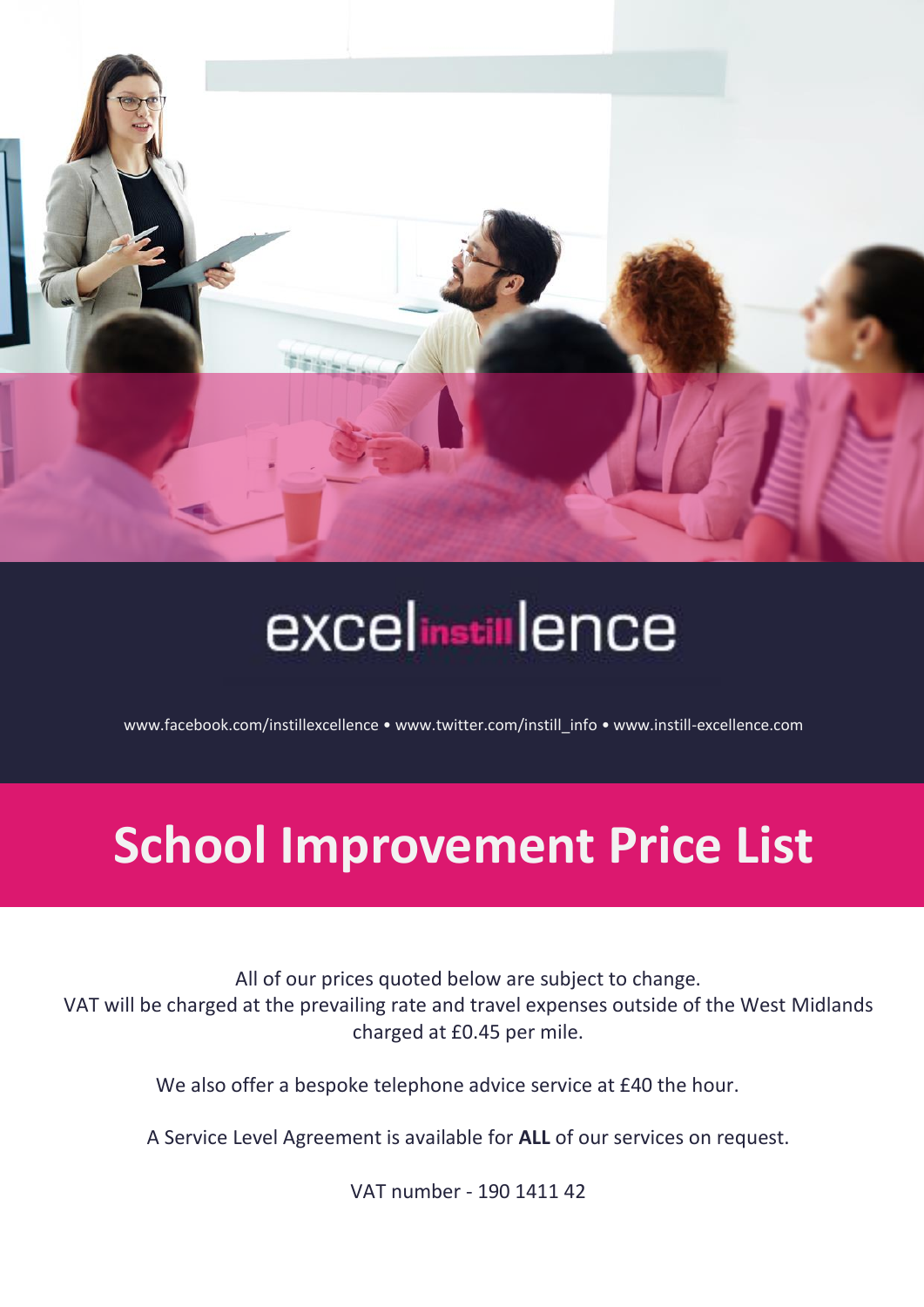### **SCHOOL IMPROVEMENT**

| <b>Product Number</b> | Description                                                                                                                                                                   | Price     |
|-----------------------|-------------------------------------------------------------------------------------------------------------------------------------------------------------------------------|-----------|
| 12                    | In school reviews (these can be made bespoke to<br>the need of the school and are dependent on<br>preparation and in school time)                                             |           |
|                       | Half a day review (no report)<br>$\bullet$                                                                                                                                    | From £425 |
|                       | Three quarters of a day and a brief<br>$\bullet$<br>report (summary of advice and action<br>points)                                                                           | £575      |
|                       | One whole day (no report)<br>$\bullet$                                                                                                                                        | £600      |
|                       | One day with a short report (summary<br>$\bullet$<br>of advice and action points)                                                                                             | £840      |
|                       | One day review plus time for document<br>$\bullet$<br>reading, short report and action points.<br>Costs for school review: A day usually<br>runs from 9am to 3.30pm           | £1000     |
|                       | One day review plus time for document<br>$\bullet$<br>reading, full report writing and action<br>points, plus commentary on self-<br>evaluation and other school              | £1150     |
|                       | documents.<br>Two days review plus time for<br>$\bullet$<br>document reading, full report and<br>action points, plus commentary on<br>school self-evaluation and other school | £1750     |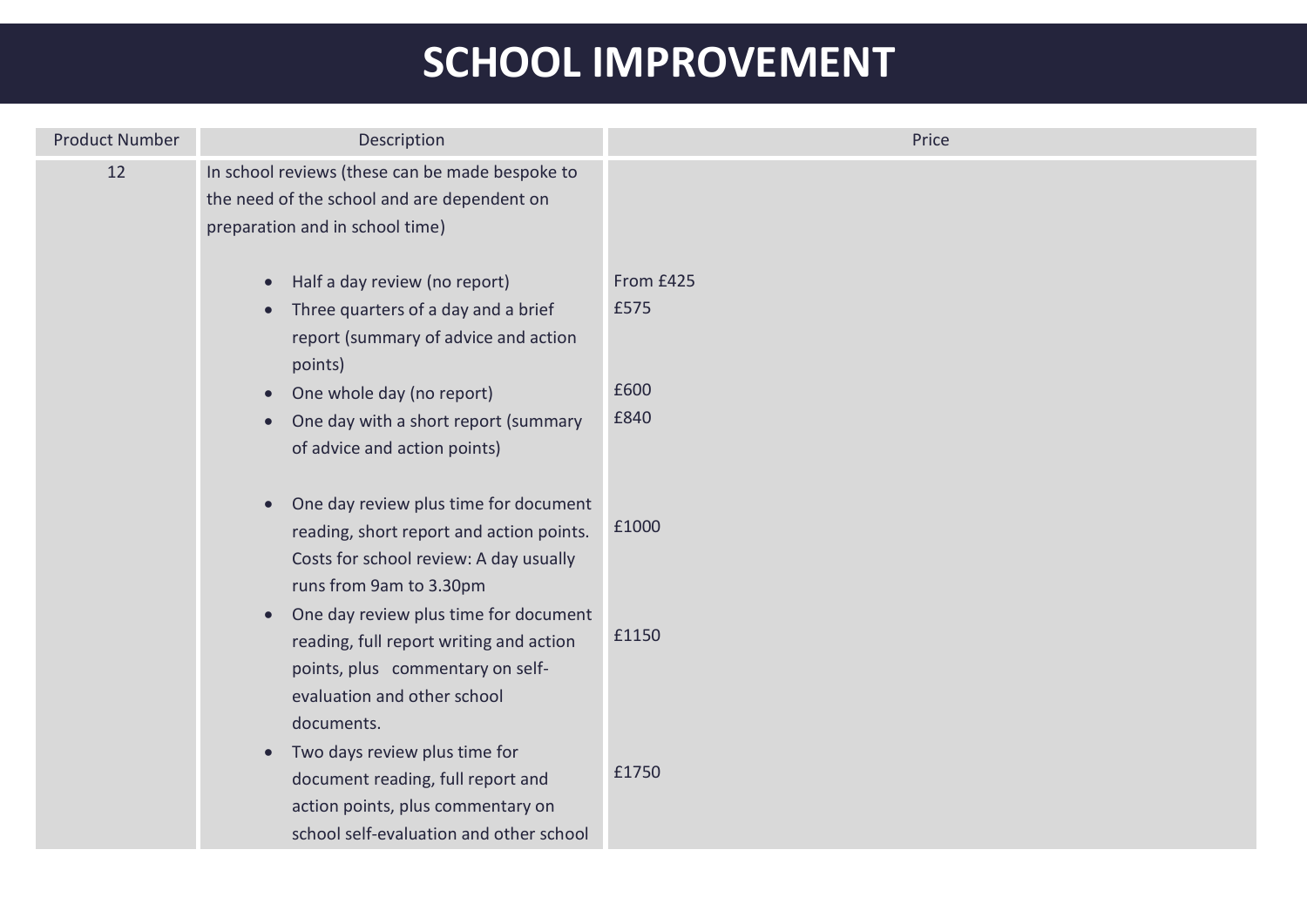|    | documents.<br>One day review utilizing two<br>$\bullet$<br>consultants plus time for document<br>reading, short report and action points.<br>One day review utilising two<br>$\bullet$<br>consultants full report and action<br>points, plus commentary on school self-<br>evaluation and other school<br>documents.<br>Two-day review utilising two<br>$\bullet$<br>consultants full report and action<br>points, plus commentary on school self-<br>evaluation and other school<br>documents. | £1575<br>£1750<br>£2950                                                                                                          |
|----|-------------------------------------------------------------------------------------------------------------------------------------------------------------------------------------------------------------------------------------------------------------------------------------------------------------------------------------------------------------------------------------------------------------------------------------------------------------------------------------------------|----------------------------------------------------------------------------------------------------------------------------------|
| 13 | School Improvement Consultancy Support                                                                                                                                                                                                                                                                                                                                                                                                                                                          | Without a report £600; With a report £840                                                                                        |
| 14 | Assisting schools writing their self-evaluation                                                                                                                                                                                                                                                                                                                                                                                                                                                 | £650 per day                                                                                                                     |
| 15 | Training:<br>How to analyse your school data - IDSR and<br>$\bullet$<br><b>ASP</b>                                                                                                                                                                                                                                                                                                                                                                                                              | £350 for a 2-hour session                                                                                                        |
|    | Governor training:<br>Preparing Governors for an Ofsted<br>$\bullet$<br>inspection<br>Understanding primary data<br>$\bullet$<br><b>Understanding British values</b><br>$\bullet$<br>Understanding the importance of the<br>$\bullet$<br>curriculum<br>What Governors need to know about<br>$\bullet$                                                                                                                                                                                           | £200 per session (up to 6 delegates) extra delegates are charged at £25 each,<br>sessions are approximately 2 hours in duration. |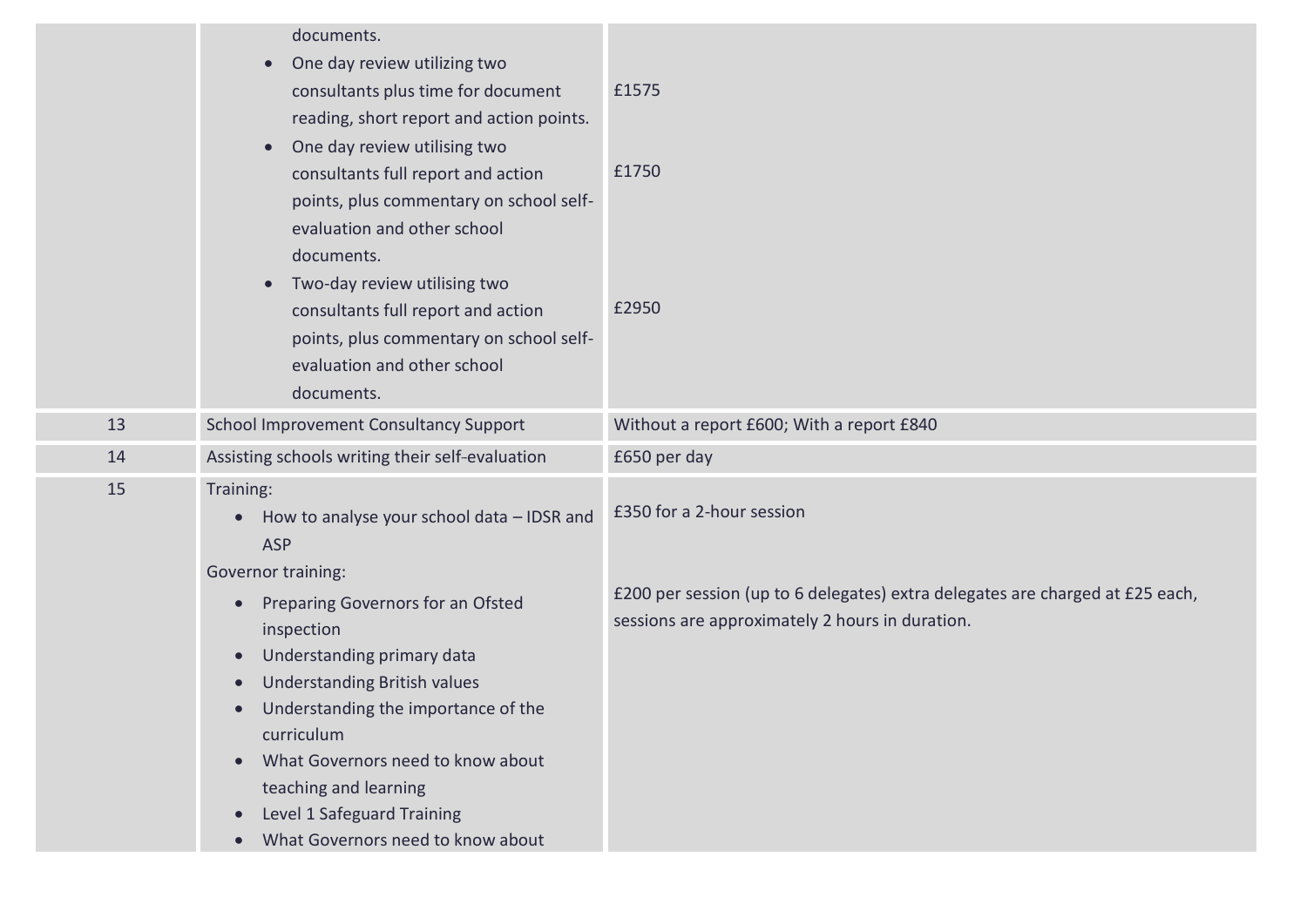|    | leadership and management<br>Governors roles and responsibilities<br>Understanding sports and pupil premium<br>How Governors can challenge senior<br>leaders<br>Preparation for Ofsted:<br>Discussions with senior and middle leaders<br>Discussions with governors<br>Staff meeting to prepare staff<br>An inspector calls training for governors<br>and staff - what to expect during an<br>inspection |                                                                                                      |
|----|----------------------------------------------------------------------------------------------------------------------------------------------------------------------------------------------------------------------------------------------------------------------------------------------------------------------------------------------------------------------------------------------------------|------------------------------------------------------------------------------------------------------|
| 16 | Literacy or numeracy consultant support<br>Early year consultant support                                                                                                                                                                                                                                                                                                                                 | £650 per day                                                                                         |
| 17 | A full Governance review                                                                                                                                                                                                                                                                                                                                                                                 | £1115                                                                                                |
| 18 | Ofsted website health check - ensure your website<br>is compliant                                                                                                                                                                                                                                                                                                                                        | £195 per school for a completed report with points to consider or purchase the<br>audit tool for £75 |
| 19 | Review of pupil premium spending (including a full<br>report for governors)                                                                                                                                                                                                                                                                                                                              | £1600 for 2 days                                                                                     |
| 20 | Special Educational Needs (SEN) review                                                                                                                                                                                                                                                                                                                                                                   | £650 per day with report                                                                             |
| 21 | A full analysis of your schools IDSR or ASP (this will<br>give you key lines of enquiry for your next<br>inspection).                                                                                                                                                                                                                                                                                    | £350 Infant and smaller schools<br>£450 Primary schools<br>£500 Larger primary and secondary schools |
| 22 | Producing your Key Lines of Enquiry for your next<br>inspection - (based on analysing your SEF, ASP,<br>IDSR and website)                                                                                                                                                                                                                                                                                | 1 full day of consultants' time plus report = £600                                                   |